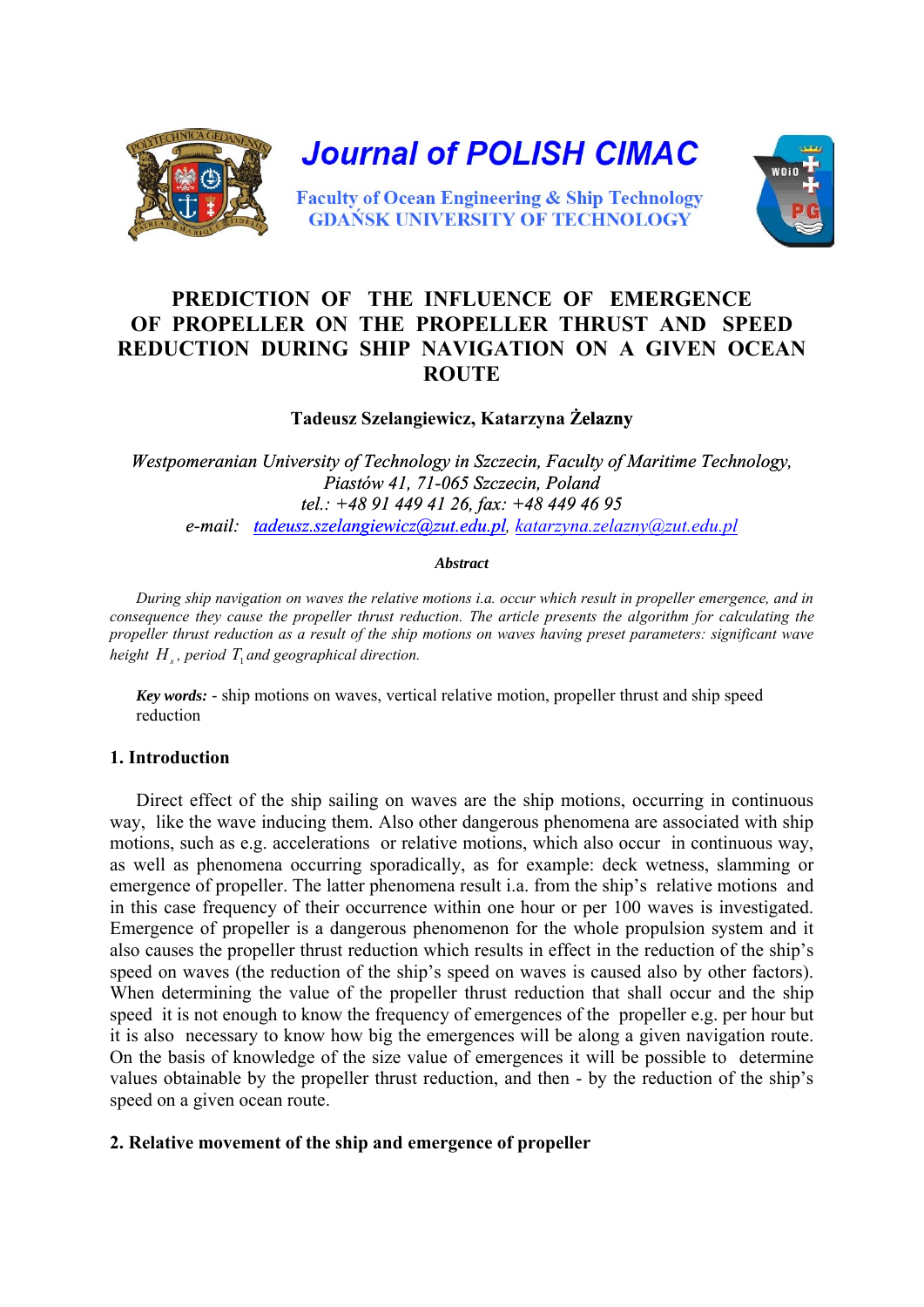Using the commonly applied linear theory of ship motions [1], within the scope of which, on regular waves described by equation:

$$
\zeta(t) = \zeta_A \cos(kx - \omega t),\tag{1}
$$

the ship motions on these waves are given in the following form:

$$
u(t) = u_A \cos(-\omega_E t + \varepsilon_u), \qquad (2)
$$

where:

 $\zeta(t)$  – ordinate of regular wave,

- $\zeta_A$  amplitude of regular wave,
- $\omega$  frequency of regular wave,
- $t time$ ,
- $k -$  wave number:

$$
k = \frac{\omega^2}{g},\tag{3}
$$

- *g* − acceleration of gravity,
- *x* − coordinate on direction of wave propagation,
- $u(t)$  ship motion "u",
- $u_{\mu}$  amplitude of ship motion "u",
- $\varepsilon_n$  angle of phase displacement of ship motion  $u''$ ,
- ω*<sup>E</sup>* − frequency of encounter of ship motions,

$$
\omega_E = \omega - kV \cos \beta_w, \qquad (4)
$$

- $V -$ ship speed,
- $\beta_w$  angle of wave effect acting on the ship,  $\beta_w = 0^\circ$  following waves (from the aft),  $\beta_w = 90^\circ$ , beam wave,  $\beta_w = 180^\circ$  head wave:

$$
\beta_w = \mu - \psi + 180^\circ, \tag{5}
$$

- $\mu$  direction of waves in geographical direction ( $\mu = 0^{\circ}$  northern wave,  $\beta_w = 90^{\circ}$  eastern wave),
- $\psi$  ship course in geographic co-ordinates ( $\psi = 0^{\circ}$  northern course,  $\psi = 90^{\circ}$  eastern course),

The random motions of the ship on the irregular waves can be simply determined on the basis of knowledge about amplitude characteristics of the ship motions on linear regular waves and about function of random ship motions energy spectral density. Then variance of ship motions is equal to: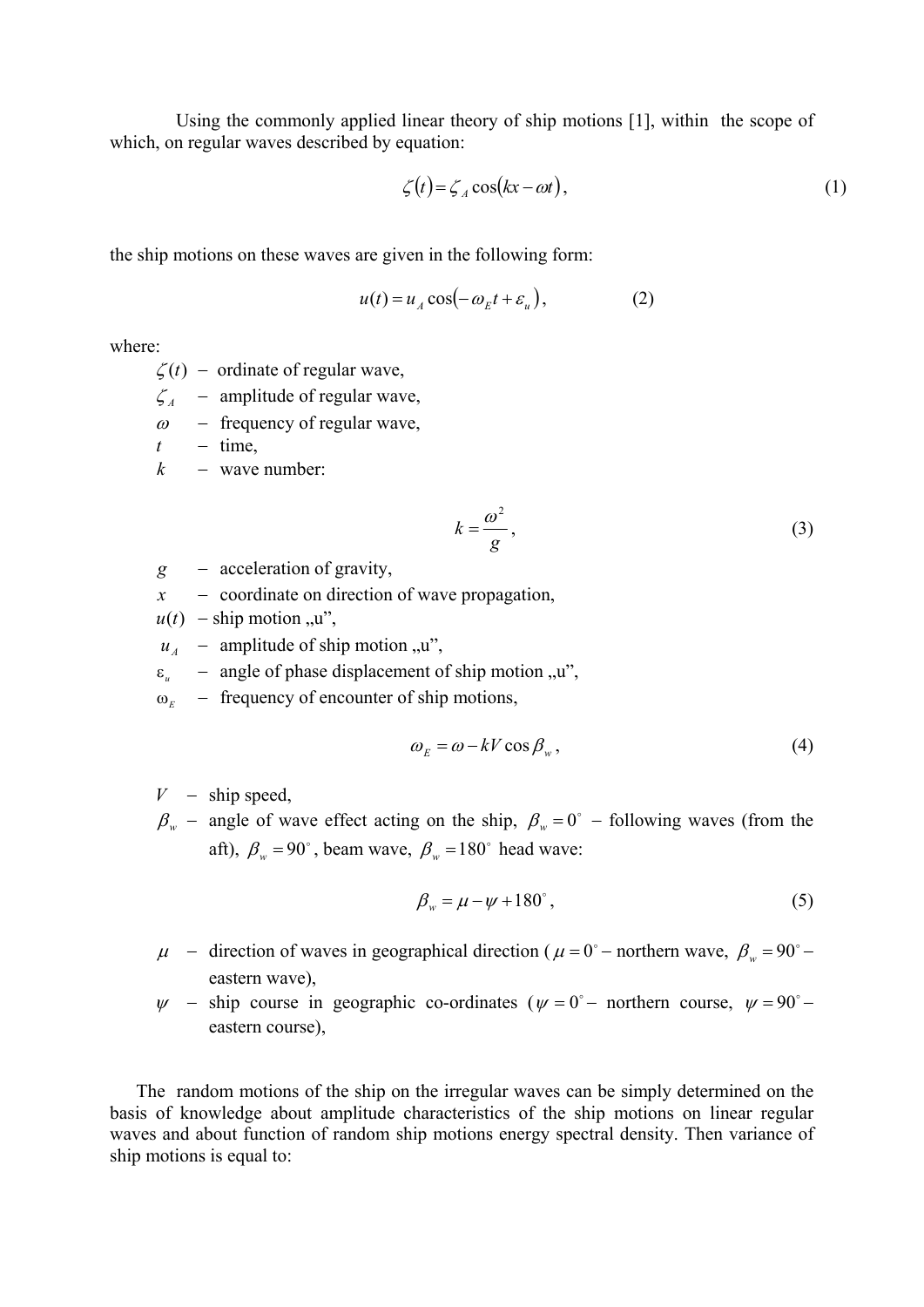$$
D_{uu}(\beta_W, V) = \int_0^\infty \left[ Y_{u\zeta}(\omega_E/\beta_W, V) \right]^2 S_{\zeta\zeta}(\omega_E) d\omega_E , \qquad (6)
$$

 $D_{uu}$  – variance of ship motions  $u, u = 1, 2,...,6$ ,

*Y<sub>u</sub>* − amplitude transfer functions of ship motions *u* on regular waves,

 $S_{\zeta\zeta}(\omega_E)$  – function of the random wave energy spectral density, the value of which

depends mainly on the significant wave height  $H_s$  and on period  $T_1$ ,

During ship motions on waves, its movement (displacement) can be determined, related to wavy water surface. The occurring relative movement (relative displacement) has a decisive influence on the emergence of propeller (Fig. 1).



*Fig. 1. Influence of relative movement of the ship on emergence of propeller* 

The vertical, relative displacement of the ship resulting from the ship motions is equal to:

$$
R_{ZP} = Z_G + y_P \Phi - x_P \Theta - \zeta(t),\tag{7}
$$

where:  $\zeta(t)$  is the wave profile described by equation (1),

 $x_1, y_1$  – coordinates of point coordinates of point, for which relative movement is calculated, in this case the point lying on the propeller blade in its upper position is meant, hence  $y_p = 0$ 

However, the value of relative motion of the ship on irregular waves is calculated from the variance described by equation:

$$
D_{RZ}(\beta_w, V) = \int_{0}^{\infty} \left[ Y_{RZ}(\omega_E / \beta_w, V) \right]^2 \cdot S_{\varsigma_{\varsigma}}(\omega_E) d\omega_E
$$
 (8)

$$
H_{A Z 1/3} = 4\sqrt{D_{R Z}}\tag{9}
$$

where  $H_{AZ1/3}$  is the significant height of the relative motion of the ship on irregular waves.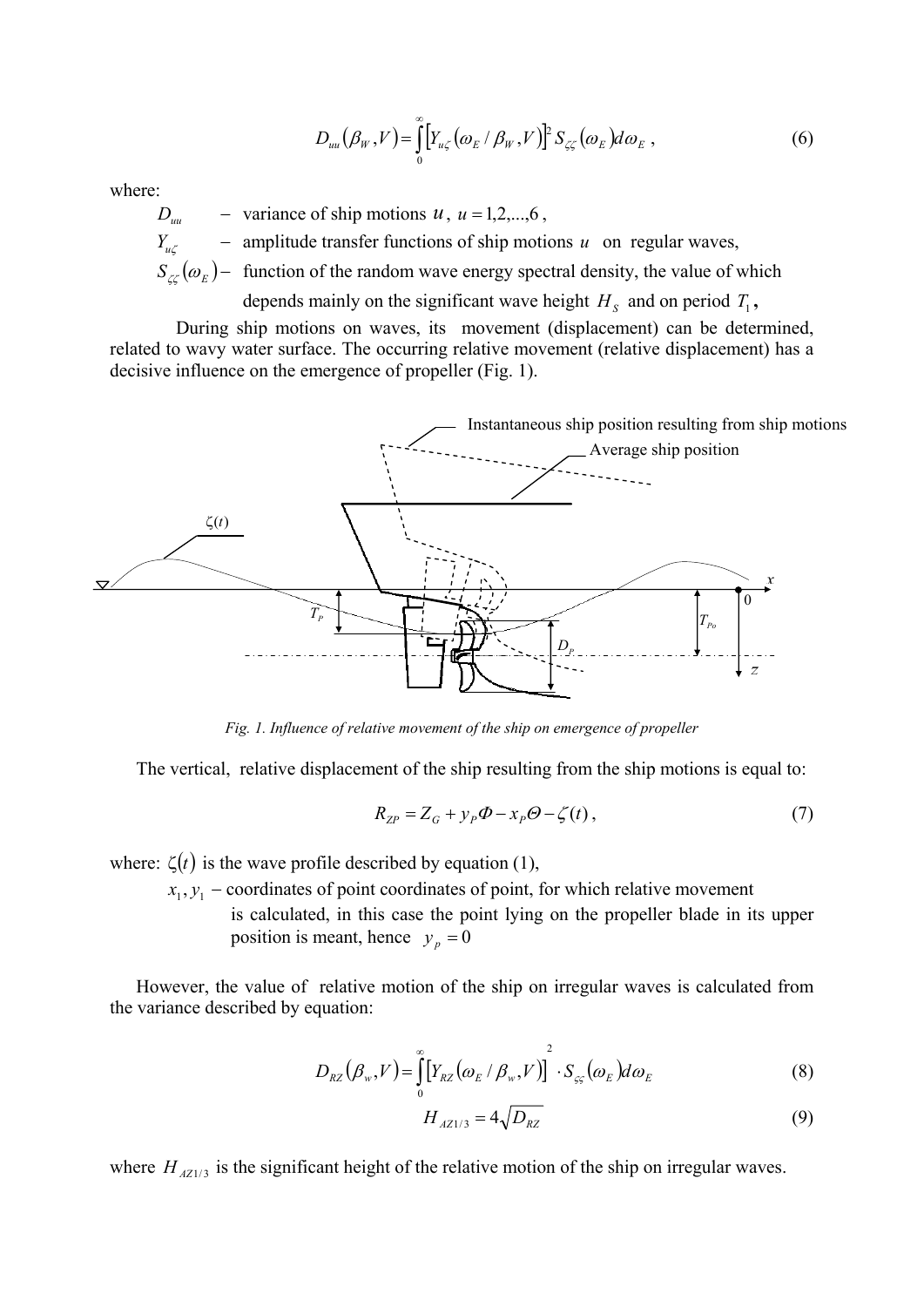#### **3. Thrust of propeller during the ship motions on waves**

The separated propeller thrust can be calculated from the formula:

$$
T = K_T \rho_w D_p^4 n_p^2, \qquad (10)
$$

where:

*D<sub>p</sub>* − propeller diameter,

*p*<sub>*n*</sub> − propeller r.p.m.,

*K<sub>T</sub>* − thrust coefficient, that for the propeller of the following parameters given:  $\frac{1}{n}$ ⎠  $\left(\frac{P}{P}\right)$ ⎝  $\sqrt{2}$ *D P*  $\left(-\frac{p}{p}\right)$ propeller pitch ratio,

 $\sqrt{2}$ ⎠  $\setminus$  $\parallel$ ⎝  $\sqrt{}$  $A<sub>0</sub>$  $\left(\frac{A_E}{A_E}\right)$  – expanded blade area ratio,

*Z* − number of blades, is approximated by the expression:

$$
K_T = A_0 + A_1 \cdot J + A_2 J^2 + A_3 \cdot J^3,\tag{11}
$$

where:

 $A_0, A_1, A_2, A_3$  – coefficients of polynomial describing thrust characteristics, dependent

on 
$$
\left(\frac{P}{D}\right), \left(\frac{A_E}{A_0}\right), Z, [5],
$$

*J* − advance coefficient:

$$
J = \frac{V[1 - w_r(V)]}{D_p \cdot n_p},\tag{12}
$$

 $W_T(V)$  – wake coefficient, dependent on ship speed *V*.

The presented expressions for propeller thrust (10) and (11) are correct for the ship that is sailing on calm water or on wavy water but the occurring motions and relative motions are so small that the emergence of propeller does not occur. During ship navigation on waves at high ship motions and the relative motions the propeller works in rather air-locked water or it emerges from water. This causes thrust fluctuation and reduction of the mean effective thrust in relation to the thrust on calm water (even if the ship is sailing with constant speed and the propeller r.p.m is constant).

The thrust reduction is caused, among others, by influence of water particles velocities in the wave motion on the wake (coefficient  $w<sub>T</sub>$ ), and by propeller emergence as a result of the ship big relative motions on waves. The thrust reduction during ship navigation on waves is presented in various publications in which approximated formulae are included for assessing influence of water relative movements on the propeller parameters.

In the elaboration [3] the formulae are presented for correcting the speed of water reaching the propeller in situation when it is not fully immersed.

The corrected advance coefficient  $J_w$  shall be as follows: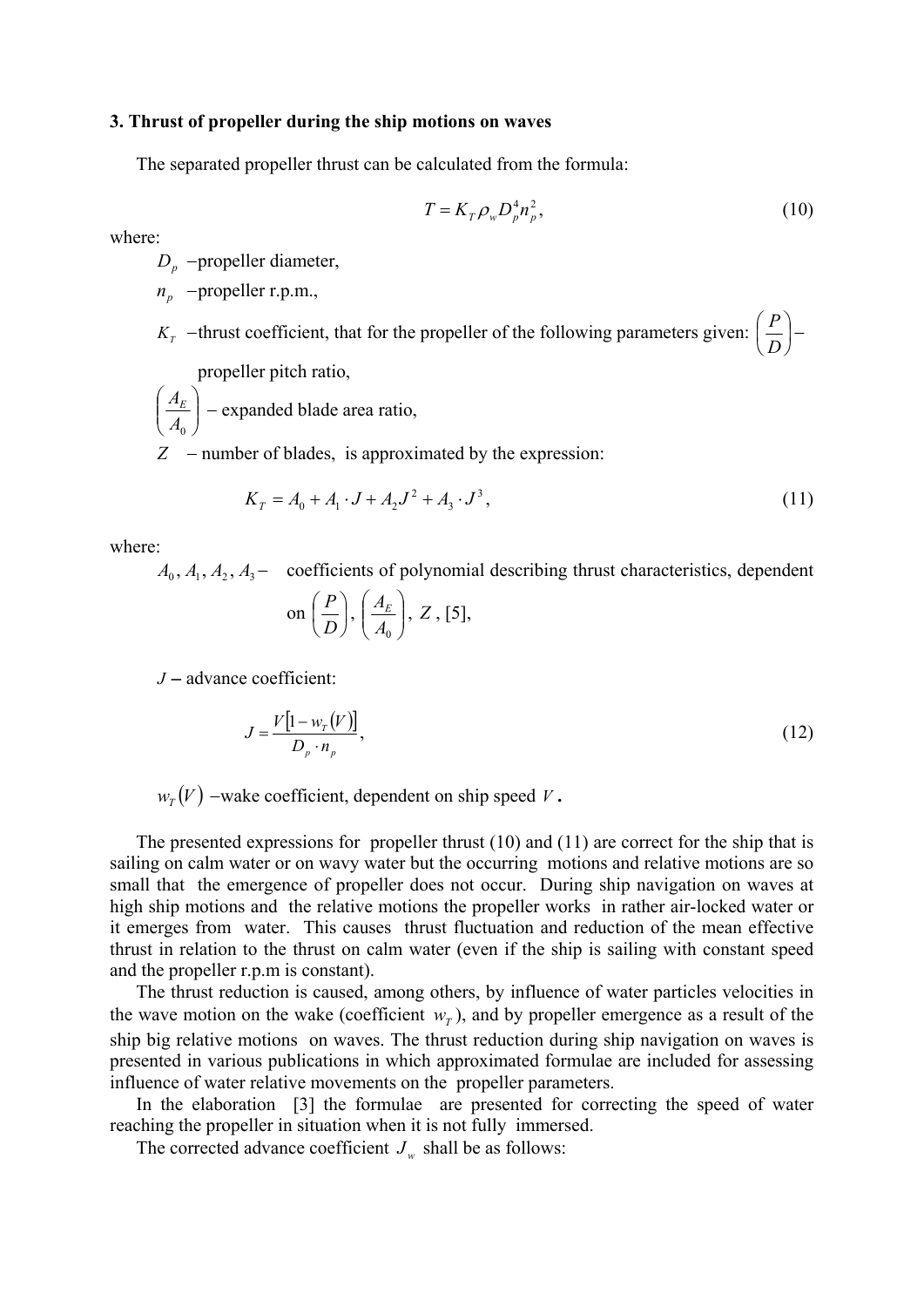$$
J_w = J \cdot G,\tag{13}
$$

- *J* − advance coefficient according to [3],
- *G* − correction factor, dependent on the propeller parameters and its load, which according to [3] has the following form:

$$
G = 1 + 3 \cdot U \left( \frac{T}{\rho_w D_p^2 (1 - w_T)^2 V^2} \right), \tag{14}
$$

$$
U = \frac{D_p + h_{p0} - T_{Aw} - w_n}{D_p},
$$
\n(15)

$$
w_n = 0, 6 \cdot c_B \cdot B \cdot c_{21}, \qquad (16)
$$

$$
c_{21} = F_n^2 \qquad \text{gdy} \quad F_n < 0.3,\tag{17}
$$

$$
c_{21} = 0.09
$$
 gdy  $F_n \ge 0.3$ ,

where:

- *T* − thrust of fully immersed propeller,
- $T_{\text{A}w}$  stern immersion on waves, resulting from relative movements (Fig. 2),
- $h_{p0}$  vertical distance from PP to blade tip of the propeller in its lower position (Fig. 2),

 $c_B$  − block coefficient of ship's hull,

$$
F_n - \text{Froude number, } F_n = \frac{V}{\sqrt{gL_w}},
$$

Emergence of propeller causes not only reduction of thrust but also of the moment which might result is increase of engine speed if it were not for engine speed regulator.

In another publication [4] the thrust reduction coefficient was introduced in the following form:

$$
\beta_T = \frac{K_{T_w} \left(\frac{h_p}{R}\right)}{K_T},\tag{18}
$$

where:

 $\sqrt{2}$ ⎠ ⎞  $\overline{\phantom{a}}$ ⎝  $\big($ *R*  $K_{T_w}\left(\frac{h_p}{R}\right)$  – thrust coefficient for the emerging propeller (the quantities  $h_p$  and *R*) are shown in Fig. 2),

 $K_T$  − thrust coefficient for fully immersed propeller,

Changes of the  $\beta_T$  coefficient value depending on  $\left\lfloor \frac{n_p}{R} \right\rfloor$ ⎠ ⎞  $\overline{\phantom{a}}$ ⎝  $\big($ *R*  $\left(\frac{h_p}{g}\right)$  are shown in Fig. 3[3].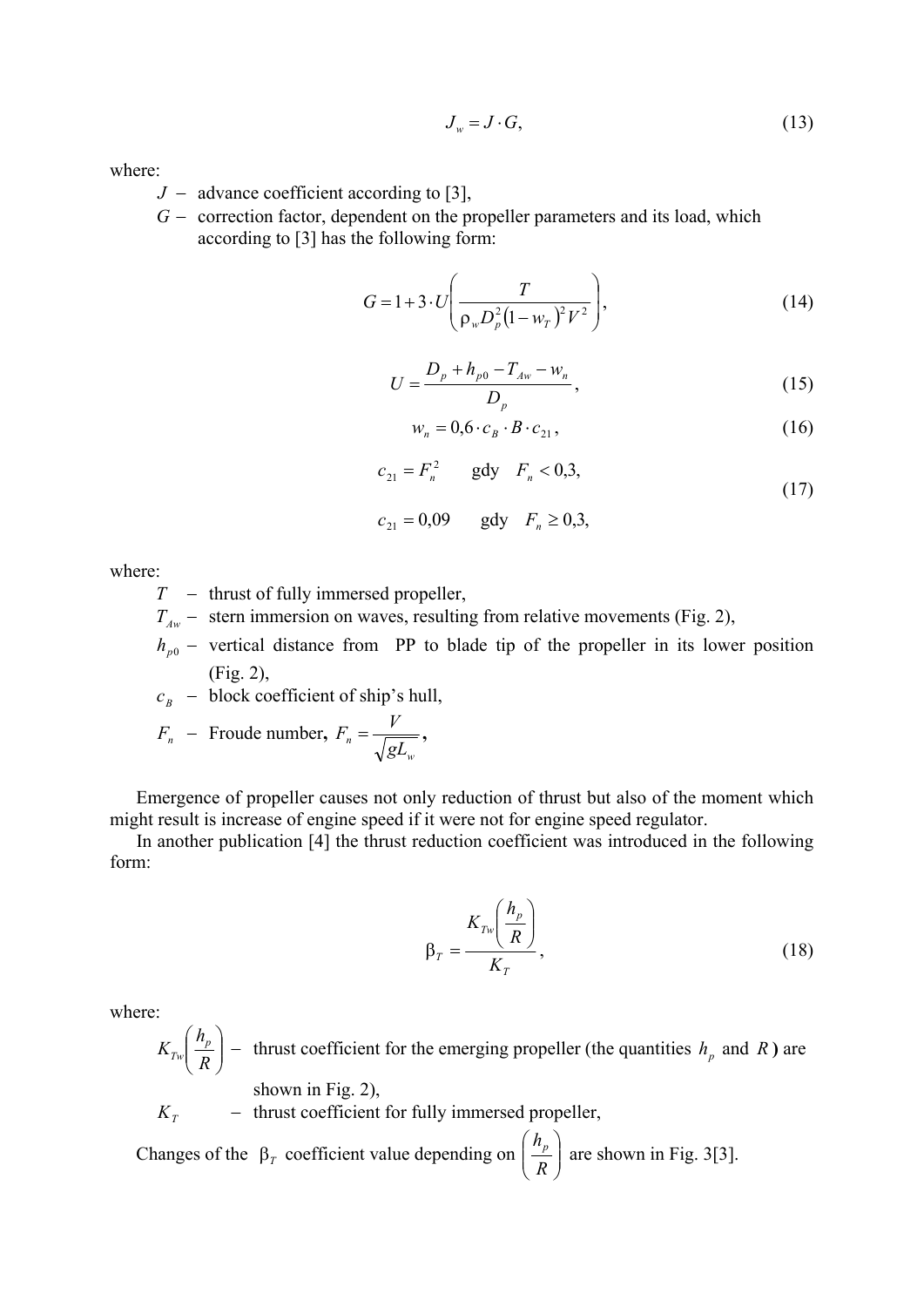

*Fig. 2. Propeller immersion draught*  $h_p$  [3]



*Fig. 3. Thrust reduction [coefficient] during emergence of propeller [4]* 

Thrust coefficient  $K_{Tw} \left| \frac{n_p}{R} \right|$ ⎠ ⎞  $\mid$ ⎝  $\big($ *R*  $K_{T_w}\left(\frac{h_p}{R}\right)$  occurring in equation (18) can be calculated making the expanded blade area ratio  $\left| \frac{A_E}{A} \right|$ ⎠  $\setminus$  $\overline{\phantom{a}}$ ⎝  $\big($  $\frac{A_E}{A_0}$  dependent on relative propeller immersion depth  $\left(\frac{h_p}{R}\right)$ ⎠ ⎞  $\parallel$ ⎝  $\sqrt{2}$ *R*  $\left(\frac{h_p}{h}\right)$  and taking into account the corrected advance coefficient  $J_w$ , equation (13). The instantaneous propeller immersion depth [draught]  $h_p(t)$ , or  $T_{A_w}(t)$  occurring in equation (15) shall be calculated on the basis of the ship motions on waves and emergences of propeller, resulting from them.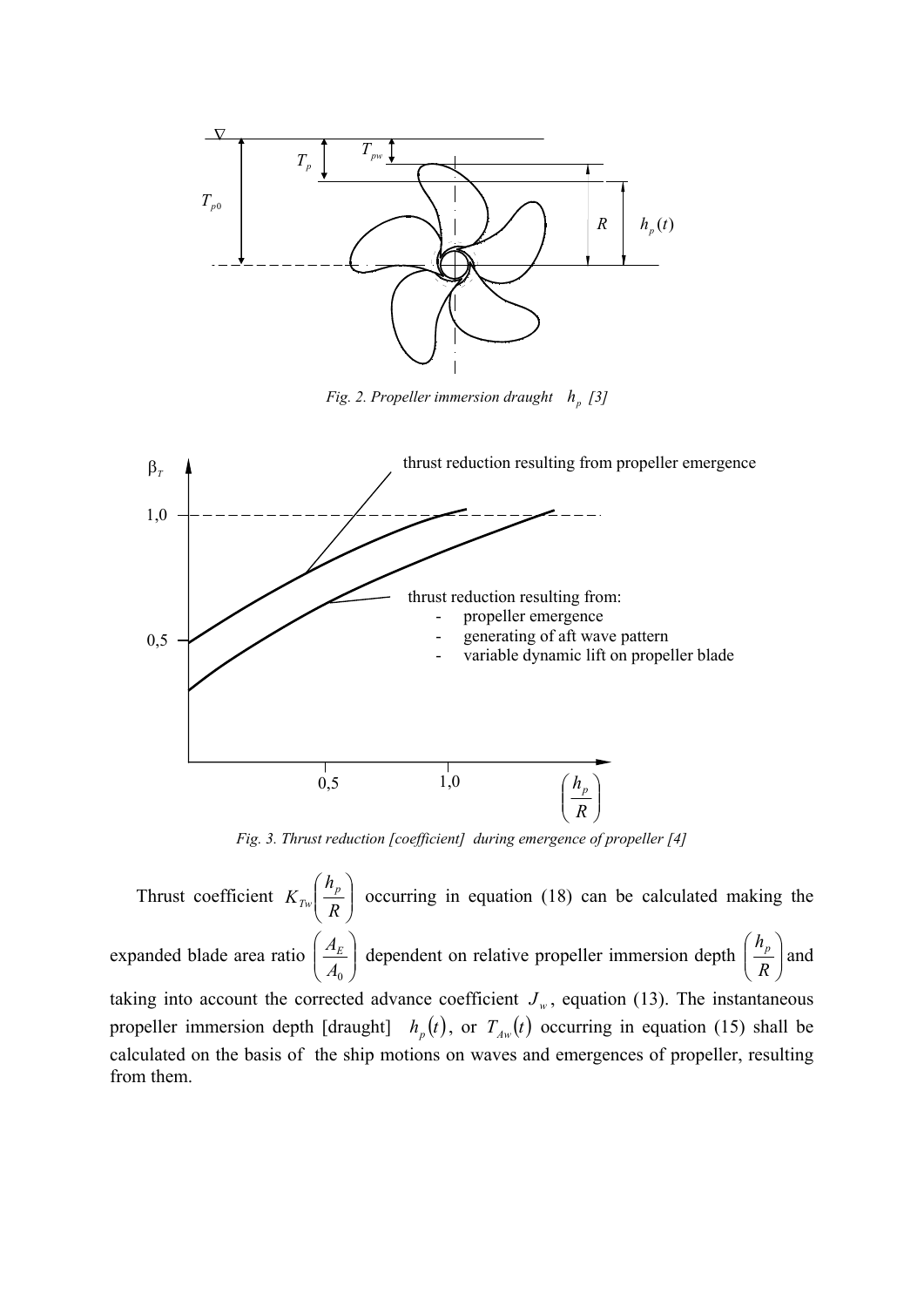The emergence of propeller shall occur when the relative movement (significant amplitude  $R_{\text{A21/3}}$  of the relative movement from equation (9) shall exceed the immersion depth  $T_{p_w}$  (Fig. 2) of the blade tip of the propeller in its upper position :

$$
H_{A Z 1/3} > T_{Pw} \tag{19}
$$

hence the size of emergence Δ*Tp* shall be:

$$
\Delta T p = H_{A Z 1/3} - T_{P w} \tag{20}
$$

and the propeller immersion draught  $h_p(t)$  in equation (18) shall be:

$$
h_p(t) = \frac{1}{2}D_p - \Delta T_p \tag{21}
$$

Calculating, for different wave parameters:  $H_s$ ,  $\overline{T}_1$  and  $\mu$  occurring on the ocean route and the ship courses  $\psi$  and speeds V it shall be possible to calculate the value of the emergence of propeller  $\Delta T_p$  or propeller immersion draught  $h_p(t)$  as well as probability of occurrence of these values. Then the thrust reduction coefficient  $\beta_T$  can be calculated, equation (24) and the ship speed reduction on a given ocean route.

#### **5. Ship and weather parameters on an ocean route**

The calculations have been performed for the ship M1 (bulk cargo ship, table 1) and for the ocean route no. 2 from the Western Europe to USA (Fig. 4) which runs through water areas for which the average statistical parameters of waves are included in atlas [2].

| Length between perpendiculars                   | $L \, \mathrm{[m]}$ | 138,0            |
|-------------------------------------------------|---------------------|------------------|
| <b>Breadth</b>                                  | B[m]                | 23,0             |
| Draught                                         | $T \,[\mathrm{m}]$  | 8,55             |
| Displacement for T                              | $\lceil m^3 \rceil$ | 21441            |
| Contractual speed                               | $V_{K}$ [m/s]       | 7,15             |
| Propeller diameter                              | $D_P[m]$            | $\overline{5,0}$ |
| Propeller pitch                                 | P[m]                | 4,2              |
| Nominal power of the propulsion motor           | $N_n$ [kW]          | 4710             |
| Nominal r.p.m. of the propulsion motor          | $n_n$ [1/s]         | 1,85             |
| Ship resistance on calm water for T and $V_{K}$ | $R$ [kN]            | 405,9            |
| The sea margin assumed in the ship_propulsion   | $K_{\lambda}$ [%]   | 15               |

*Tab.1. Parameters of bulk cargo ship*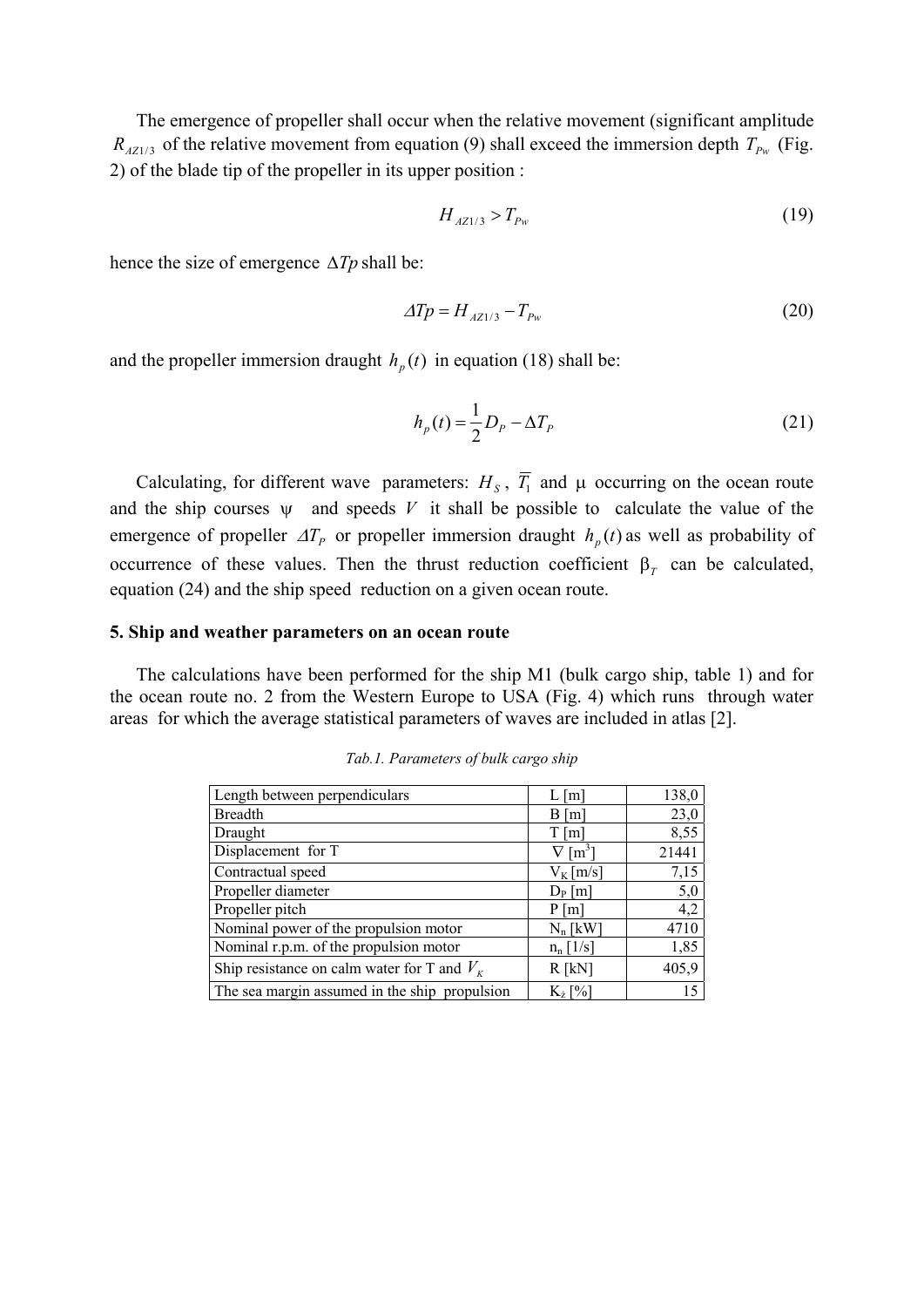

*Fig. 4. Ship Navigation Route* 

The atlas [2] includes. for particular water areas (Fig. 4) mean statistical values of the significant wave height  $H_s$ , the period  $T_1$  and the geographical direction  $\mu$  as well as probability of occurrence of these values (exemplary values are presented in table 2).

|  | Tab. 2. Probability of occurrence of wave height $H_s$ and period $T_1$ for a given direction $\mu$ at a given water |  |           |  |  |  |
|--|----------------------------------------------------------------------------------------------------------------------|--|-----------|--|--|--|
|  |                                                                                                                      |  | area, 121 |  |  |  |

| Water area: 1                                    |      |       |         |       |           |           |           |         |       |           |     |
|--------------------------------------------------|------|-------|---------|-------|-----------|-----------|-----------|---------|-------|-----------|-----|
| Season of the year: December – February (winter) |      |       |         |       |           |           |           |         |       |           |     |
| Direction of waves: $\mu$ = 000 deg              |      |       |         |       |           |           |           |         |       |           |     |
| $T_1[s]$<br>$H_s[{\rm m}]$                       | calm | $<$ 5 | $6 - 7$ | $8-9$ | $10 - 11$ | $12 - 13$ | $14 - 15$ | $16-17$ | 18-19 | $20 - 21$ | >21 |
| 0.25                                             |      | 0.023 |         |       |           |           |           |         |       |           |     |
| 0.5                                              |      | 0.011 | 0.011   | 0.011 |           |           |           |         |       |           |     |
| 1.0                                              |      | 0.091 | 0.023   | 0.011 | 0.011     |           |           |         |       |           |     |
| 1.5                                              |      | 0.023 | 0.045   | 0.057 |           | 0.023     |           |         |       |           |     |
| 2.0                                              |      |       | 0.057   |       | 0.034     |           |           |         |       |           |     |
| 2.5                                              |      | 0.011 | 0.057   | 0.045 | 0.034     |           |           |         |       |           |     |
| 3.0                                              |      |       | 0.011   | 0.034 | 0.023     | 0.011     |           |         |       |           |     |
| 3.5                                              |      |       | 0.011   | 0.045 | 0.057     |           |           |         |       |           |     |
| 4.0                                              |      |       |         | 0.011 | 0.011     | 0.045     | 0.011     | 0.011   |       |           |     |
| 4.5                                              |      |       |         | 0.045 | 0.023     |           | 0.011     | 0.011   |       |           |     |
| 5.0                                              |      |       |         |       | 0.011     |           |           |         |       |           |     |
| 6.0                                              |      |       |         | 0.011 |           |           |           |         |       |           |     |
| 6.5                                              |      |       |         | 0.011 | 0.023     |           |           |         |       |           |     |
| 7.5                                              |      |       |         |       | 0.011     |           |           |         |       |           |     |

## **6. Instantaneous ship service speed on waves**

The instantaneous ship service speed on a given wave having parameters  $H<sub>S</sub>$ ,  $T<sub>1</sub>$  and  $\mu$ shall be obtained by the ship when the total ship resistance will be balanced by the propeller thrust, taking into acccount its potential drop caused by the emergence. and the moment on the propeller will be equal to the propulsion engine moment. The aforementioned conditions are written in form of the set of 2 nonlinear equations: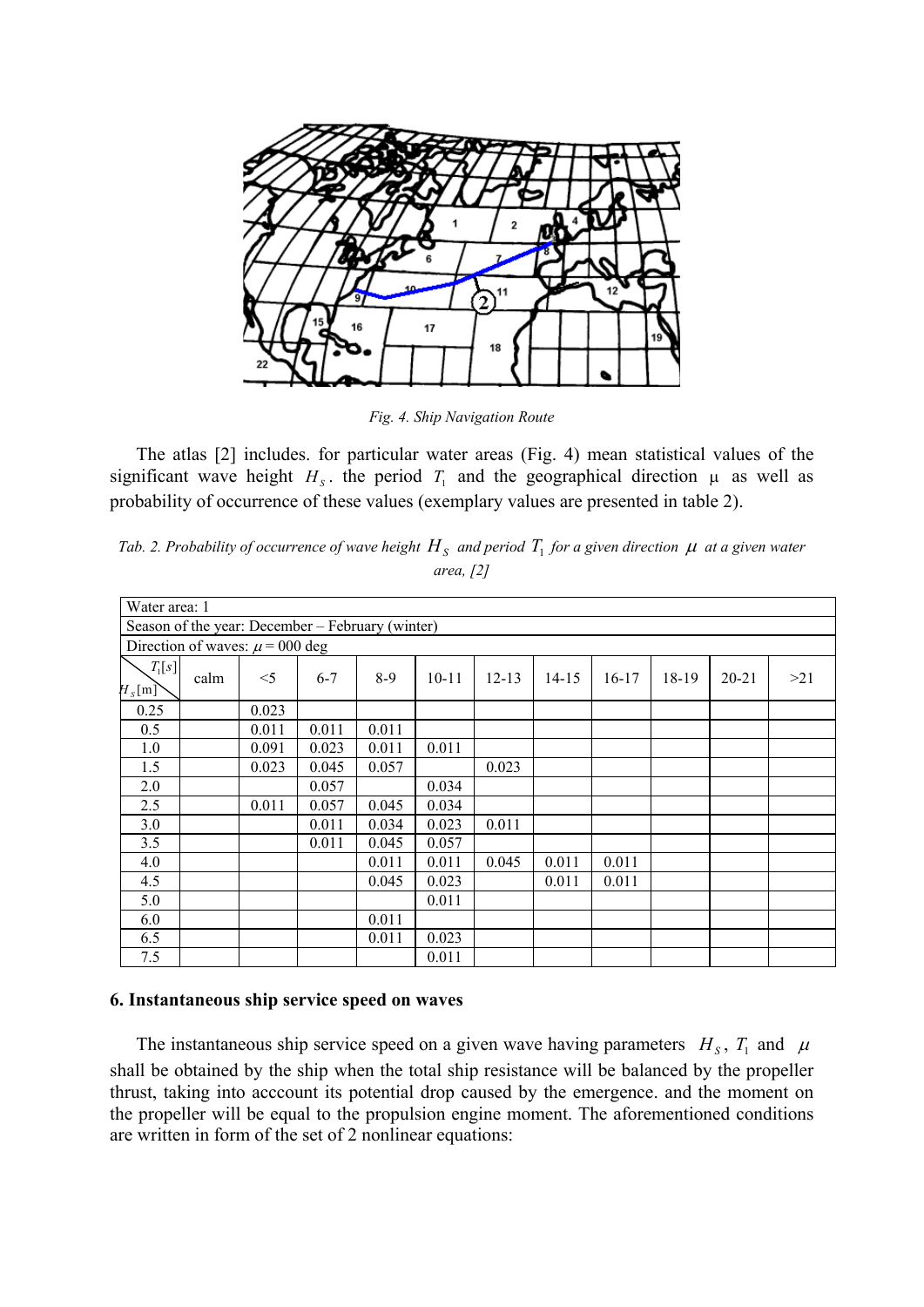$$
T \cdot \beta_T - \frac{R_C}{1 - t} = 0,
$$
  
\n
$$
Q - \frac{N \cdot \eta_s \cdot \eta_R \cdot \eta_G}{2\pi n} = 0.
$$
\n(22)

- *T* − The separated propeller thrust given in equations (16), (17) and (18) in [3],
- $\beta_T$  − the ship thrust drop coefficient as a result of the propeller emergence during ship navigation on waves,
- $R<sub>C</sub>$  − the total ship resistance is dependent on the ship speed *V*, ship course  $\psi$ , waves parameters  $H_s$ ,  $T_1$ ,  $\mu$  and wind parameters  $V_A$ ,  $\gamma_A$ ,
- *t* − thrust deduction factor,
- *Q* − torque on the separated propeller,
- $N -$  power of the propulsion engine (resulting from the motor/engine operation area),
- $\eta_s$  shaftline efficiency,
- $\eta_G$  − efficiency of gear (if it is applied on board. when it is missing then  $\eta_G = 1$ ),
- $\eta_{R}$  rotational "efficiency",
- *n* − nominal r.p.m. of the propulsion motor.

Method of calculating the total ship resistance on waves  $R_c$  and the moment on the propeller  $Q$  as well as the driving engine capacity  $N$  from the engine  $N$  operation area are presented in [3] and [4].

The solution of the non-linear equations (22) for each set of data concerning:

- ship movement.  $V, \psi$ ,
- waves:  $H_s$ ,  $T_1$ ,  $\mu$ ,
- wind:  $V_A, \gamma_A, \gamma_A$

gives the instantaneous ship speed  $V_i$ .

### **7. Mean long-term ship service speed on a given ocean route**

During the ship voyage on a given ocean route where parameters of wave and wind shall be changing as well as the ship course and preset ship speed, the ship resistance on waves shall be changing, its motions and relative movements and thus propeller emergence and possible thrust drop.

Hence the ship thrust drop and the ship service speed on a given ocean route shall depend on:

- − route of navigation and probability of ship's sailing (staying) at particular water areas.
- − statistical parameters of waves  $(H_s, T_1, \mu)$  wind  $(V_A, \gamma_A)$  and probability of occurrence of these parameters at given water areas.
- − the probability of occurrence of the ship movement parameters. i.e. speed *V* and course <sup>ψ</sup> (the speed *V* should first be assumed. so as it could be later calculated and so as its assumed value could be corrected).

Probability of the ship staying in a given situation during navigation on wavy water along the preset navigation route is as follows: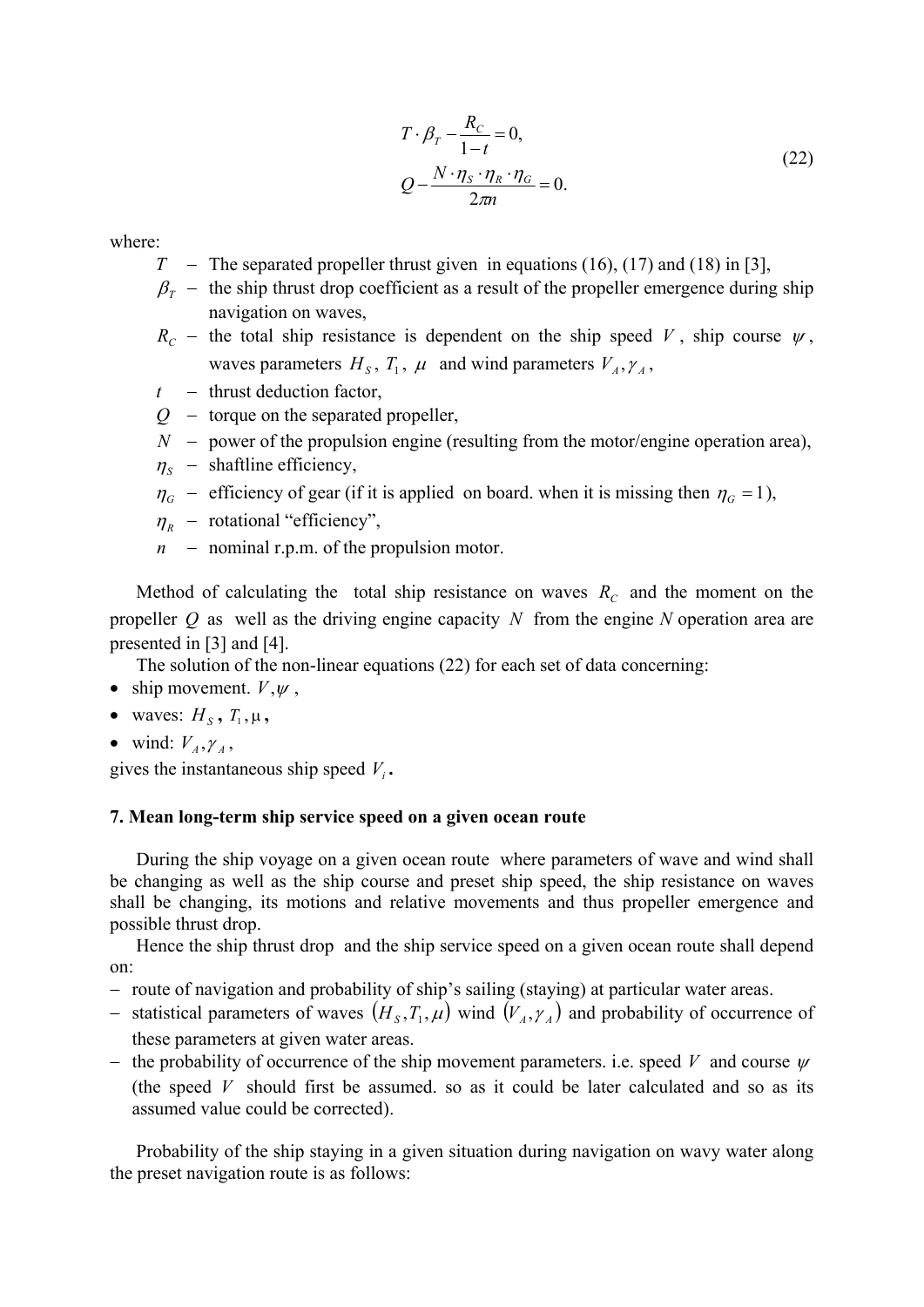$$
p_w = f_A \cdot f_S \cdot f_\mu \cdot f_{HT} \cdot f_V \cdot f_\psi, \qquad (23)
$$

- $f_A$  − frequency (probability) of the ship sailing at a given water area  $A$ ,
- *Sf* − frequency (probability) of the ship sailing in a given season of the year *S* at a given water area  $A$ ,
- $f_{\mu}$  − frequency (probability) of occurrence of wave direction  $\mu$  in a given season of the year *S* at a given water area *A* ,
- $f_{HT}$  frequency (probability) of occurrence of waves having parameters  $H_s$  and  $T_1$ from direction  $\mu$ .
- $f_V$ ,  $f_W$  frequency (probability) of the ship sailing at speed *V* and at course  $\psi$ .

Values of additional resistance due to wind and values of the propeller thrust drop due to the ship motions on waves depend on random parameters of waves and wind. Hence the same (identical) values of additional resistance and values of the propeller thrust drop can occur for different values of parameters  $V_A$ ,  $\gamma_A$ ,  $H_s$ ,  $T_1$ ,  $\mu$ ,  $V, \psi$ . For each value of additional resistance and the propeller thrust drop thus calculated the ship speed is calculated.

Total probability  $P_{TV}$  of the ship reaching the speed V at occurrence of additional resistance  $\Delta R$  and the propeller thrust drop  $\Delta T$  having specified value is equal to:

$$
P_{TV} = \sum_{A=1}^{n_A} \sum_{S=1}^{n_S} \sum_{\mu=1}^{n_{\mu}} \sum_{H,T=1}^{n_{HT}} \sum_{V=1}^{n_V} \sum_{\nu=1}^{n_{\nu}} P_{V_i} [V_i(\Delta R_i, \Delta T_i)], \qquad (24)
$$

where:

 $V_i(\Delta R_i, \Delta T_i)$  – instantaneous ship service speed versus instantaneous additional resistance and instantaneous thrust drop of propeller,

 $n_A$ ,  $n_S$ ,  $n_{\mu}$ ,  $n_{\mu T}$ ,  $n_{\nu}$ ,  $n_{\psi}$  – are numbers of water areas through which the ship is sailing. seasons of the year waves directions (angles) waves parameters ship speeds and courses.

Calculating the distribution function  $f(V_i)$  of probability of occurrence of instantaneous ship speed  $f(V_i)$  it is possible to calculate the long-term ship service speed for the preset navigation route:

$$
\overline{V} = \frac{\sum_{i=1}^{n_V} P_{TV_i} \cdot V_i \left( \Delta R_i = const, \Delta T_i = \cos nt \right)}{\sum_{i=1}^{n_V} P_{TV_i}}, \tag{25}
$$

where  $n_V$  is number of ranges including instantaneous ship service speeds of approximate values.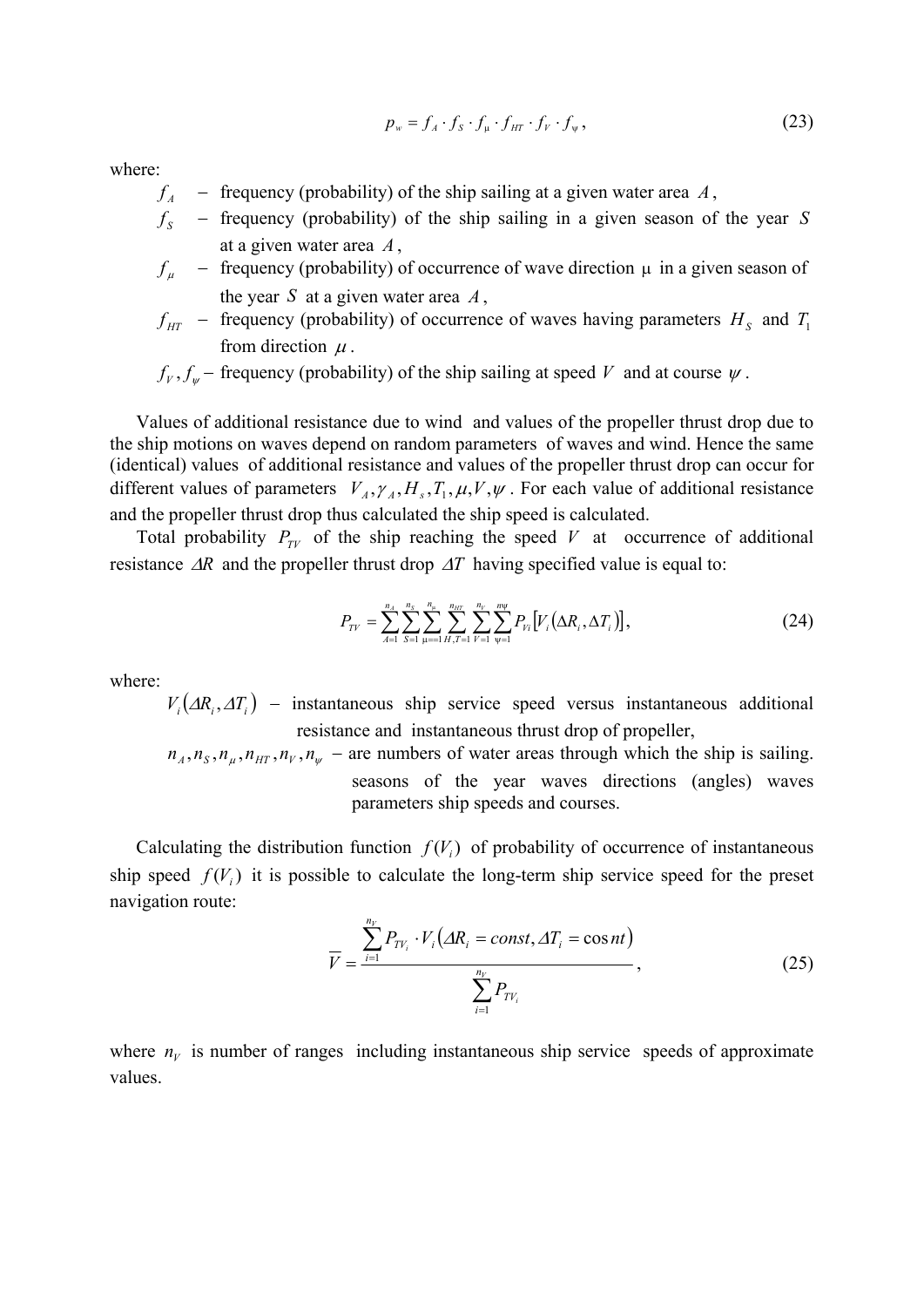## **8. Results of calculations of the propeller thrust drop and the ship speed drop on a given ocean route**

The calculations of propeller thrust drop as a result of the propeller emergence and of the reached ship service speed have been performed for the container ship (table 1) and for the ocean route from the Western Europe to USA (Fig. 4). The obtained results have been compared with identical calculations but with the assumption that the propeller does not emerge and there is no thrust drop.

In Fig. 5 the bar chart and probability distribution function of propeller immersion draught are presented (100% means total immersion/draught of propeller). In Fig 6 the propeller bar chart without taking the propeller emergence into account and taking the propeller emergence on a given ocean route into account. After taking into account the emergence of propeller due to the ship motions, on the same ocean route the mean statistical value of the propeller thrust has been reduced by c.a. 2,5 %. In Fig. 7 the propeller bar chart of probability of reaching ship service speed with and without taking the propeller thrust drop into account . In this case the drop of the mean long-term ship service speed was equal to 0,64 m/s.



Propeller immersion draught [%]

*Fig. 5. The bar chart and probability distribution function of ship propeller immersion draught on the Western Europe – USA ocean route*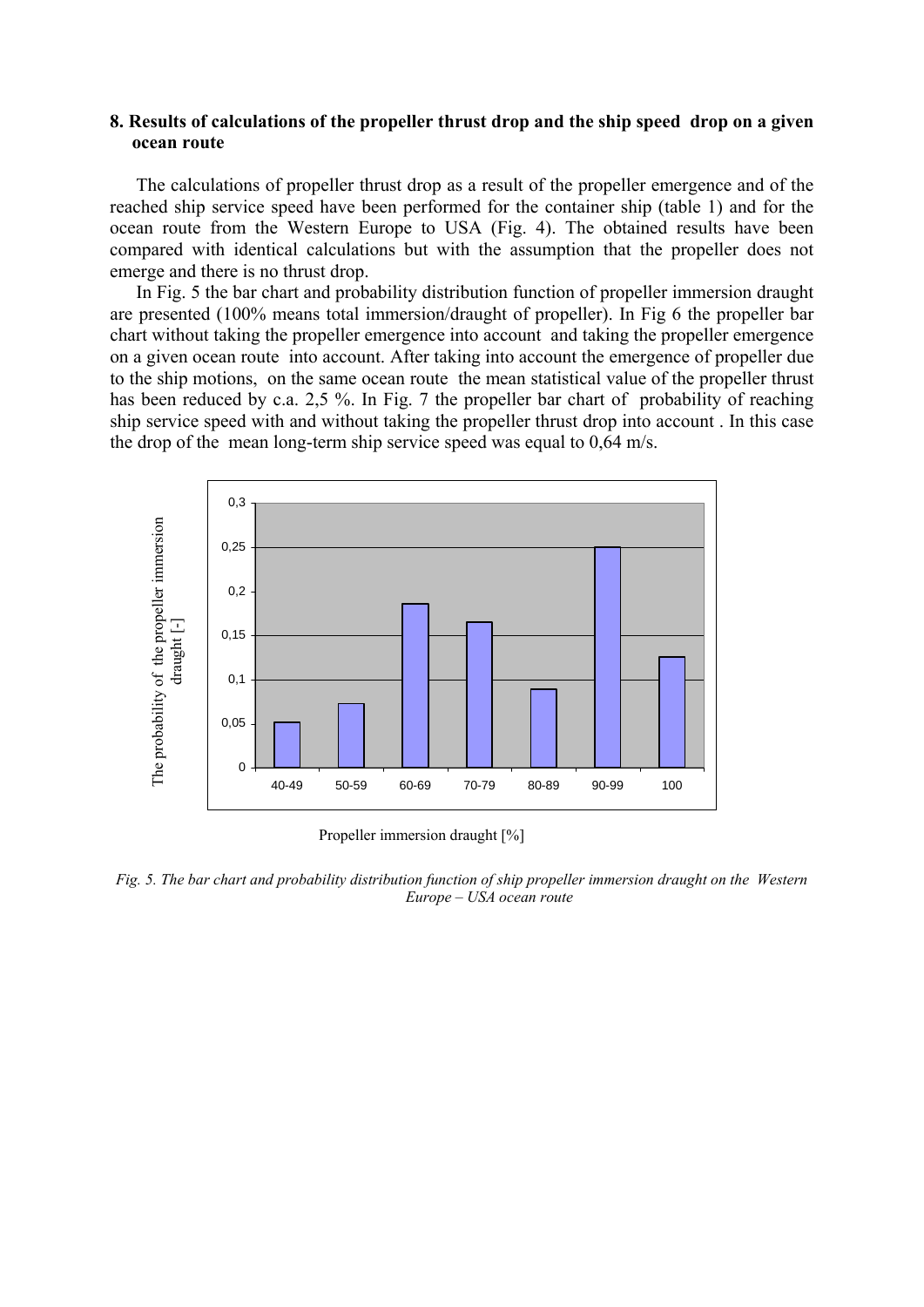

 *without taking the emergence of propeller into account (average thrust = 532,8 kN) with taking the emergence of propeller into account (average thrust = 519,2 kN)* 

*Fig. 6. The bar chart of the ship propeller thrust on the Western Europe - USA ocean route* 



The ship service speed [m/s]



*with reduction of propeller thrust (average speed = 6,23 m/s) without reduction of propeller thrust (average speed = 6,87m/s)* 

*Fig. 7. The bar chart of the ship speed on the Western Europe - USA ocean route*